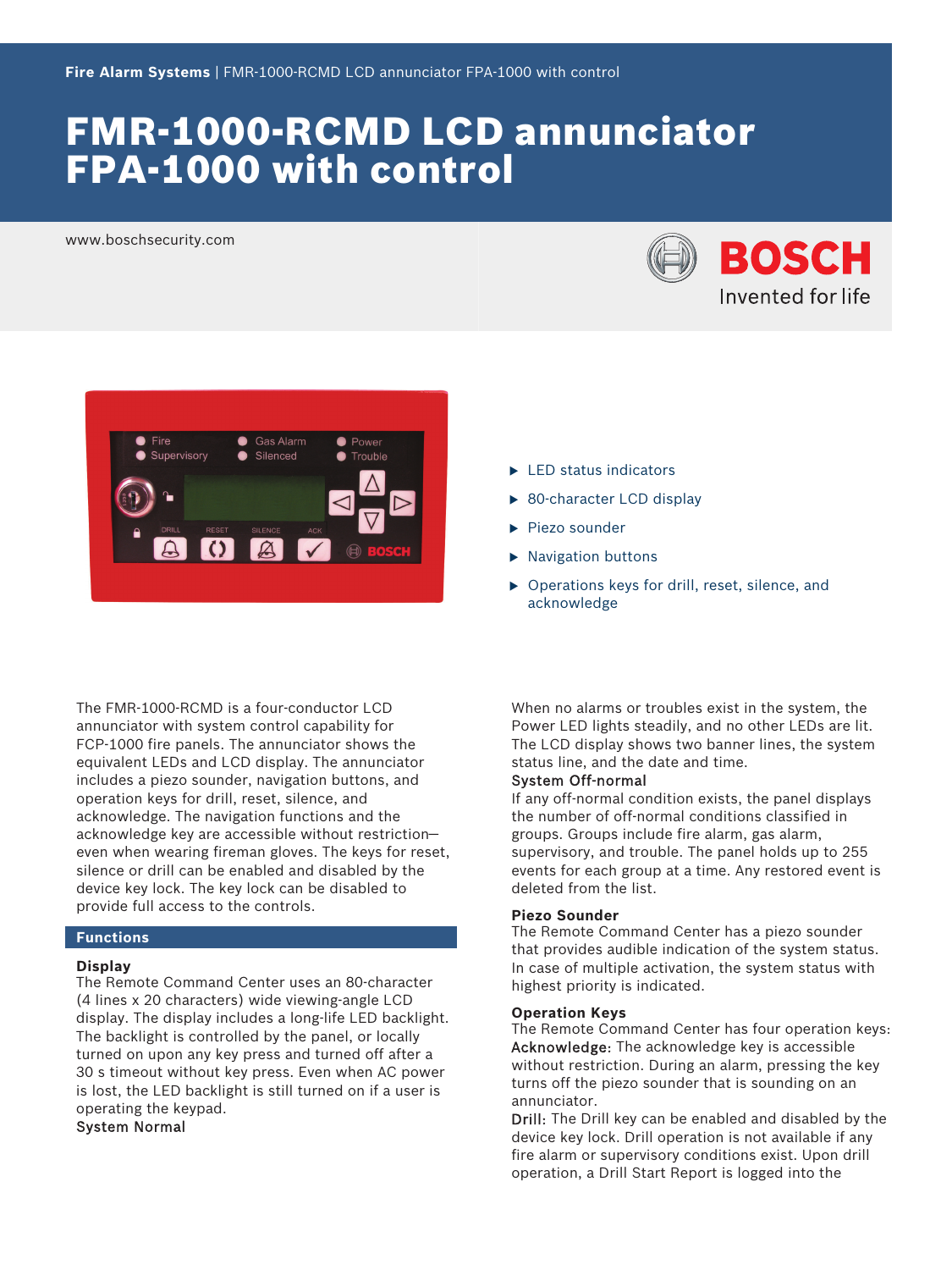history and, if so programmed, the report is transmitted to the central station. All unbypassed NACs turn on and play the patterns programmed for them. When the drill operation stops, all activated NACs turn off and a Drill Stop Report is logged into the history and, if so programmed, the report is transmitted to the central station. A system reset is automatically performed by stopping the drill so that the panel and all field devices restore to their normal operation.

Reset: The Reset key can be enabled and disabled by the device key lock. When reset operation is initiated, the piezo sounders and activated or silenced outputs turn off. All alarm, supervisory, and troubles caused by activation of SLC points are cleared. Then the control panel tries to reset all points that are in off-normal status. Not all system trouble conditions are affected by reset operation. Any input points remaining offnormal are re-indicated after reset. Reset operations are logged into the history and, if so programmed, the control panel transmits a reset report to the central station.

Silence: The silence key can be enabled and disabled by the device key lock. When the silence operation is initiated, the "Silenced" LED turns on, the panel goes into a "Silenced" status, and the piezo sounders on all keypads and annunciators turn off.

#### **Certifications and approvals**

| Region |              | <b>Regulatory compliance/quality marks</b>                                                                                                              |
|--------|--------------|---------------------------------------------------------------------------------------------------------------------------------------------------------|
| USA    | UL           | <b>FSYE: Emergency Alarm System Acces-</b><br>sories (ANSI/UL 2017), UOXX: Control<br>Unit Accessories, System (ANSI/UL 864,<br>9th edition) FSYE, UOXX |
|        | <b>CSEM</b>  | see www.boschsecurity.com (the Bosch<br>website)                                                                                                        |
|        | FDNY-<br>CoA | 6101                                                                                                                                                    |

### **Installation/configuration notes**

# **WARNING**

This product can expose you to chemicals including lead, which is known to the State of California to cause cancer and birth defects or other reproductive harm. For more information go to: [www.P65Warnings.ca.gov.](http://www.P65Warnings.ca.gov)

#### **Mounting Considerations**

The FMR-1000-RCMD incorporates a built-in level. The keypad can be surface mounted in the supplied back box or flush mounted using a 3‑gang electrical box.

#### **Wiring Considerations**

Use four conductor, 18 AWG (ISO 0.75 mm<sup>2</sup>) or larger wire to connect the FMR-1000-RCMD to the panel's Option Bus. The total length of wire connected to the Option Bus terminals must not exceed 4000 ft.

(1219 m), regardless of the wire gauge used. For detailed wire length calculations, see the *FPA‑1000 Installation and Operation Guide*.

## **Parts included**

| Quan<br>tity | <b>Component</b>                                                                                                                                                                     |
|--------------|--------------------------------------------------------------------------------------------------------------------------------------------------------------------------------------|
|              | Remote Command Center in back box with cover frame<br>Enclosure lock and two keys <sup>1</sup> (replacement key: D102)<br>Tabs with different language versions for LED and key text |
|              | Hardware pack                                                                                                                                                                        |
|              | Literature - Installation and Operation Guide                                                                                                                                        |

1 Key code stamped on both lock and key

#### **Technical specifications**

#### **Electrical**

| Voltage (operating)      | 12 VDC or 24 VDC nominal                 |
|--------------------------|------------------------------------------|
| Current at 12 VDC        | 150 mA maximum (with annunciator lit and |
| Alarm                    | piezo sounder on)                        |
| Stand-by                 | 25 mA maximum (only Power LED on)        |
| <b>Current at 24 VDC</b> | 120 mA maximum (with annunciator lit and |
| Alarm                    | piezo sounder on)                        |
| Stand-by                 | 30 mA maximum (only Power LED on)        |

#### **Environmental**

| <b>Environment</b>          | Indoor, dry                     |
|-----------------------------|---------------------------------|
| <b>Environment Friendly</b> | RoHS compliant                  |
| <b>Protection Class</b>     | IP 30 per IEC 605029            |
| <b>Relative Humidity</b>    | Up to 95%, non-condensing       |
| Temperature (operating)     | +32°F to +120°F (0°C to +49°C)  |
| Temperature (storage)       | -4°F to +140°F (-20°C to +60°C) |

#### **Mechanical**

#### Operating and Display Elements

| I CD     | 4-line x 20-character display, backlit                                                                                      |
|----------|-----------------------------------------------------------------------------------------------------------------------------|
| I FDs    | Six [Fire Alarm (red), Gas Alarm (blue),<br>Power (green), Supervisory (yellow),<br>Silenced (yellow), and Trouble (yellow) |
| Keys     | Acknowledge key, 4 navigation keys                                                                                          |
| Sounder  | Built-in piezo sounder                                                                                                      |
| Housing  |                                                                                                                             |
| Material | ABS-FR                                                                                                                      |
| Color    | Red                                                                                                                         |
|          |                                                                                                                             |